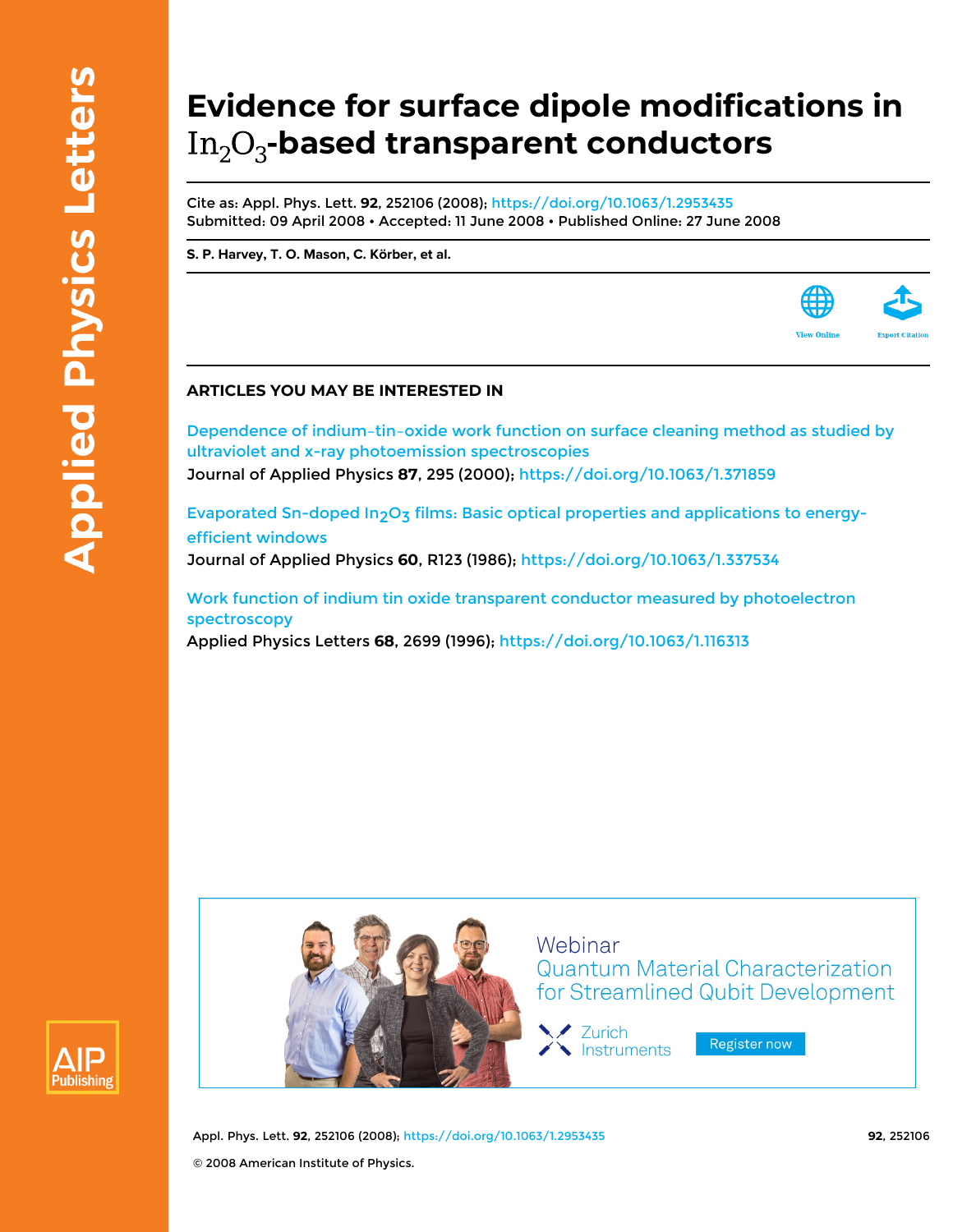## Evidence for surface dipole modifications in  $In_2O_3$ -based transparent **[conductors](http://dx.doi.org/10.1063/1.2953435)**

S. P. Harvey,<sup>1</sup> T. O. Mason,<sup>1</sup> C. Körber,<sup>2</sup> Y. Gassenbauer,<sup>2</sup> and A. Klein<sup>2[,a](#page-1-0))</sup> 1 *Department of Materials Science and Engineering and Materials Research Center, Northwestern University, 2220 Campus Drive, Evanston, Illinois 60208, USA* 2 *Institute of Materials Science, Darmstadt University of Technology, Petersenstrasse 23, D-64287 Darmstadt, Germany*

Received 9 April 2008; accepted 11 June 2008; published online 27 June 2008-

Surface dipole modifications were identified for contamination-free  $In_2O_3$ -based transparent conducting oxides by ultraviolet photoelectron spectroscopy on both thin film and bulk ceramic specimens. In particular, heating in air was found to result in an increase in ionization potential and work function. The formation of surface dipoles may be related to the unique structure (crystal, defect) of bixbyite-based materials. These findings have important ramifications for the tuning of work functions in In<sub>2</sub>O<sub>3</sub>-based transparent conductors. © 2008 American Institute of Physics. [DOI: [10.1063/1.2953435](http://dx.doi.org/10.1063/1.2953435)]

Transparent conducting oxides (TCOs) such as  $In<sub>2</sub>O<sub>3</sub>$ ,  $SnO<sub>2</sub>$ , and ZnO have a wide range of applications in elec-tronic and optoelectronic devices.<sup>1[,2](#page-3-1)</sup> For the application in organic light emitting diodes, the work function of Sn-doped  $In_2O_3$  is an important issue for hole injection into the organic conductor and has been extensively investigated (see, e.g., Refs. [3](#page-3-2)[–7](#page-3-3)). The work function of a semiconductor can be affected by changes in the Fermi level position in the band gap and by changes in the surface dipole. The latter corresponds to a change in the ionization potential  $I<sub>P</sub>$ , which is defined as the energy difference between the vacuum level and the valence band maximum. It is often not distinguished whether the changes in work function are due to changes in the Fermi level position or due to changes in the surface dipole. Our previous work on surface properties of *in situ* prepared  $In_2O_3$  and tin-doped  $In_2O_3$  (ITO) using photoelectron spectroscopy has shown that changes in work function caused by a variation of oxygen partial pressure during deposition are exclusively due to changes in the Fermi level position[.8](#page-3-4)[–11](#page-3-5) The ionization potentials of *in situ* deposited  $In_2O_3$  and ITO films are essentially constant with values of  $\sim$ 7.1 and  $\sim$ 7.7 eV, respectively. For In<sub>2</sub>O<sub>3</sub>, identical values have been observed for reactively evaporated<sup>9</sup> and for mag-netron sputtered films.<sup>10[,11](#page-3-5)</sup>

In this contribution, we show that a treatment of  $In_2O_3$ -based TCOs at elevated temperatures in air, which is inherent to ceramic samples, leads to a considerable increase in the ionization potential and thereby also the work function. This modification of the surface dipole is further evident from distinct valence band features. A comparable effect is observed for Zn-Sn codoped  $In_2O_3$  (ZITO) samples, which are highly self-doped alternatives to  $ITO<sup>12</sup>$  It is therefore proposed that the modification is a characteristic for  $In_2O_3$ -based TCOs including ITO, which exhibit the cubic bixbyite crystal structure.<sup>13</sup>

We have determined the work functions and ionization potentials of different specimens using ultraviolet photoelectron (UP) spectroscopy in a Physical Electronics PHI 5700 spectrometer system, which is part of the integrated prepara-

tion and surface analysis system DAISY-MAT.<sup>[14](#page-3-10)</sup> UP spectra are recorded in normal emission with a sample bias of −1.6 V. The binding energies of the valence band maxima  $(E_{VB})$  are derived from linear extrapolation of the leading edge of the valence band emissions. The work functions  $\varphi$  of the samples are derived from the secondary electron cutoffs, taken at the half height of the onset of emission at high binding energy. Ionization potentials are determined by adding the work function and the valence band maximum binding energy.

Thin films of  $In_2O_3$  and ITO were prepared by radio frequency magnetron sputtering, transferred, and measured without breaking vacuum.  $(Zn, Sn)$ -codoped  $In<sub>2</sub>O<sub>3</sub>$  films (ZITO) were prepared *ex situ* by pulsed laser deposition. X-ray diffraction of the ZITO film showed the bixbyite structure. Bulk ceramic pellets,<sup>15</sup> air-annealed  $In_2O_3$  and ZITO samples were measured before and after heating to 400 °C in 0.5 Pa of oxygen for 90 min in the sputter deposition chamber. This procedure leads to the removal of hydrocarbon contaminations as verified by x-ray photoelectron spectroscopy analysis.<sup>10,[11](#page-3-5)</sup>

Valence band spectra of differently prepared  $In_2O_3$ samples are shown in Fig. [1.](#page-2-0) The valence band features up to 7 eV binding energy of the *in situ* deposited samples are comparable to those reported previously for reactively evaporated and for magnetron sputtered samples.<sup>9,[11](#page-3-5)</sup> The secondary electron cutoff of the sample deposited in pure Ar, i.e., under reducing conditions, is located at 14.2 eV below the valence band maximum. This corresponds to an ionization potential of 7.0 eV, which is in the range of previously reported values for  $In_2O_3$ .<sup>[9,](#page-3-6)[11](#page-3-5)</sup> The secondary electron cutoff of the sample deposited in an  $Ar/O_2$  gas mixture, i.e., under oxidizing conditions, is shifted by 0.1 eV to smaller values.

Noticeable changes in the valence bands with additional features at  $\sim$ 2.5 and  $\sim$ 4 eV below the valence band maximum are observed for the ceramic  $In_2O_3$  sample and the air-annealed thin film sample. Both samples have been cleaned *in situ* by heating in 0.5 Pa oxygen, a treatment which has been shown not to induce spectral changes. The secondary electron cutoff of the ceramic and the air-annealed  $In_2O_3$  sample is furthermore shifted to lower values resulting

<span id="page-1-0"></span>Electronic mail: aklein@surface.tu-darmstadt.de.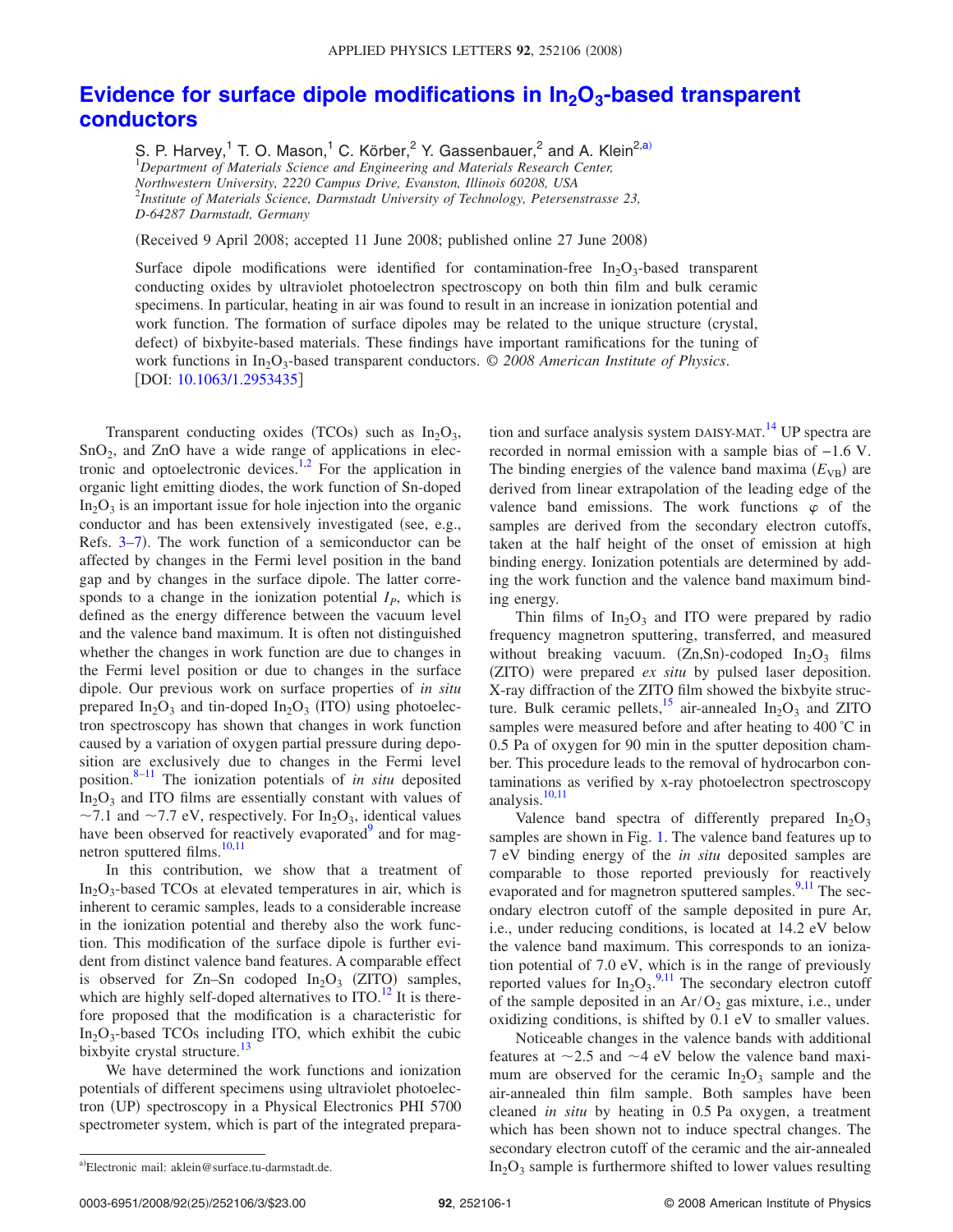<span id="page-2-0"></span>

FIG. 1. (Color online) He I excited valence band spectra of different  $In_2O_3$ samples: Films deposited by radio frequency magnetron sputtering *in situ* at 200 °C in (a) pure Ar and (b) in a 90% Ar/10%  $O_2$  mixture; (c) ceramic specimen sintered in air; (d) same as (a) heated in air at  $400^{\circ}$ C for 24 h. Samples (c) and (d) have been cleaned *in situ* by heating in 0.5 Pa O<sub>2</sub> at 400 C for 90 min. To eliminate the shifts induced by different Fermi level positions, the valence band maxima are set to zero binding energy.

in increased ionization potentials of 7.55 and 7.6 eV, respectively.

The variation of valence band features and ionization potential has been reproducibly observed on different TCOs with bixbyite structure. Further examples are presented in Fig. [2.](#page-2-1) The valence band structure and the ionization potential of *in situ* magnetron sputtered ITO films do not vary with

<span id="page-2-1"></span>

FIG. 2. (Color online) He I excited valence band spectra of differently doped and treated  $In_2O_3$  samples: ITO film deposited by rf magnetron sputtering at  $400^{\circ}$ C substrate temperature in (a) pure Ar and (b) in a  $90\%$ Ar/10% O<sub>2</sub> mixture; (c) same as (a) after air annealing at 400 °C for 24 h; (d) same as (a) after ozone treatment; (e) thin film 30% (Zn,Sn)-codoped In<sub>2</sub>O<sub>3</sub>; (f) sintered ceramic 40% (Zn,Sn)-codoped In<sub>2</sub>O<sub>3</sub>. Samples (c), (e), and (f) have been cleaned *in situ* by heating in 0.5 Pa  $O_2$  at 400 °C for 90 min. The valence band maxima are set to zero binding energy.

oxygen added to the sputter gas, in good agreement with earlier results.<sup>8,[10](#page-3-7)[,11](#page-3-5)</sup> After air annealing, a slight increase in the ionization potential from 7.7 to 7*9* eV is observed. The widely used illumination with intense ultraviolet radiation in air for 30 min using a UV-ozone photoreactor (PR100) induces an even larger increase in the ionization potential to 8.1 eV. Although the latter sample was transferred to the spectrometer within a few minutes after the ozone treatment, the broadening of the valence band structures for this sample are at least partially related to hydrocarbon surface contaminations.

Spectra recorded from a thin film and sintered ceramic specimen of highly  $(Zn, Sn)$ -codoped  $In<sub>2</sub>O<sub>3</sub>$  are displayed in Figs.  $2(e)$  $2(e)$  and  $2(f)$ . The thin film ZITO sample shows a rather sharp valence band structure and exhibits an ionization potential of 7.7 eV (work function  $\varphi = 4.85$  eV). A broad valence band structure with additional emissions at  $\sim$ 2 and  $\sim$  4 eV below the valence band maximum is observed for the ceramic specimen. The latter exhibits an ionization potential of 8.1 eV (work function  $\varphi = 5.1$  eV).

The presented data show that the surface dipole of  $In_2O_3$ -based TCOs, which exhibit the bixbyite crystal structure, strongly varies with sample preparation. In particular, sintered ceramic specimens have considerably larger ionization potentials, and thus work functions, than typical thin film samples. The close similarity between the ceramic and air annealed thin film samples indicates that the additional valence band emissions and the higher ionization potentials can be induced by a high temperature exposure to oxygen at not too low partial pressure. This suggests that the modification is related to a variation of the surface dipole. Due to the experimental conditions and observed behavior, it is inferred that the modification of the surface dipole involves mainly In and O atoms. In agreement with the changes in the valence band structure a possible explanation might be the presence of a surface peroxide species as proposed by Golovanov *et al.*[16](#page-3-12)

It is remarkable that adding oxygen during deposition has a significantly different effect than air annealing. Air annealing for 24 h leads to a considerable increase in the work function by an increased surface dipole but has only a small effect on the Fermi level position.<sup>11</sup> The small shifts of the Fermi level are consistent with the observed reduction in electrical conductivity from 140 to 20 S/cm  $(In_2O_3)$  and from  $6000$  to  $1100$  S/cm (ITO) upon air annealing. In contrast, adding oxygen during deposition leads to a large variation of Fermi level position and conductivity without any noticeable effect on the surface dipole. $8-11$  The origin of this difference might be related to the different oxygen partial pressures during the treatments. Even with the addition of oxygen during deposition, the oxygen partial pressure never exceeds  $\sim$  0.1 Pa, which is several orders of magnitude lower than the equivalent in air. In addition, the difference may be related to the unique crystal/defect structure of bixbyite-based materials, which can easily accommodate excess oxygen, e.g., the well-known Frank and Köstlin clusters in bulk  $ITO.<sup>17</sup>$ 

For polar materials, a variation of the ionization poten-tial can be due to a variation of surface orientation.<sup>18,[19](#page-3-15)</sup> However, the surface dipole changes are induced by annealing of thin film samples at only 400 C, which is not expected to change the surface orientation of the films.